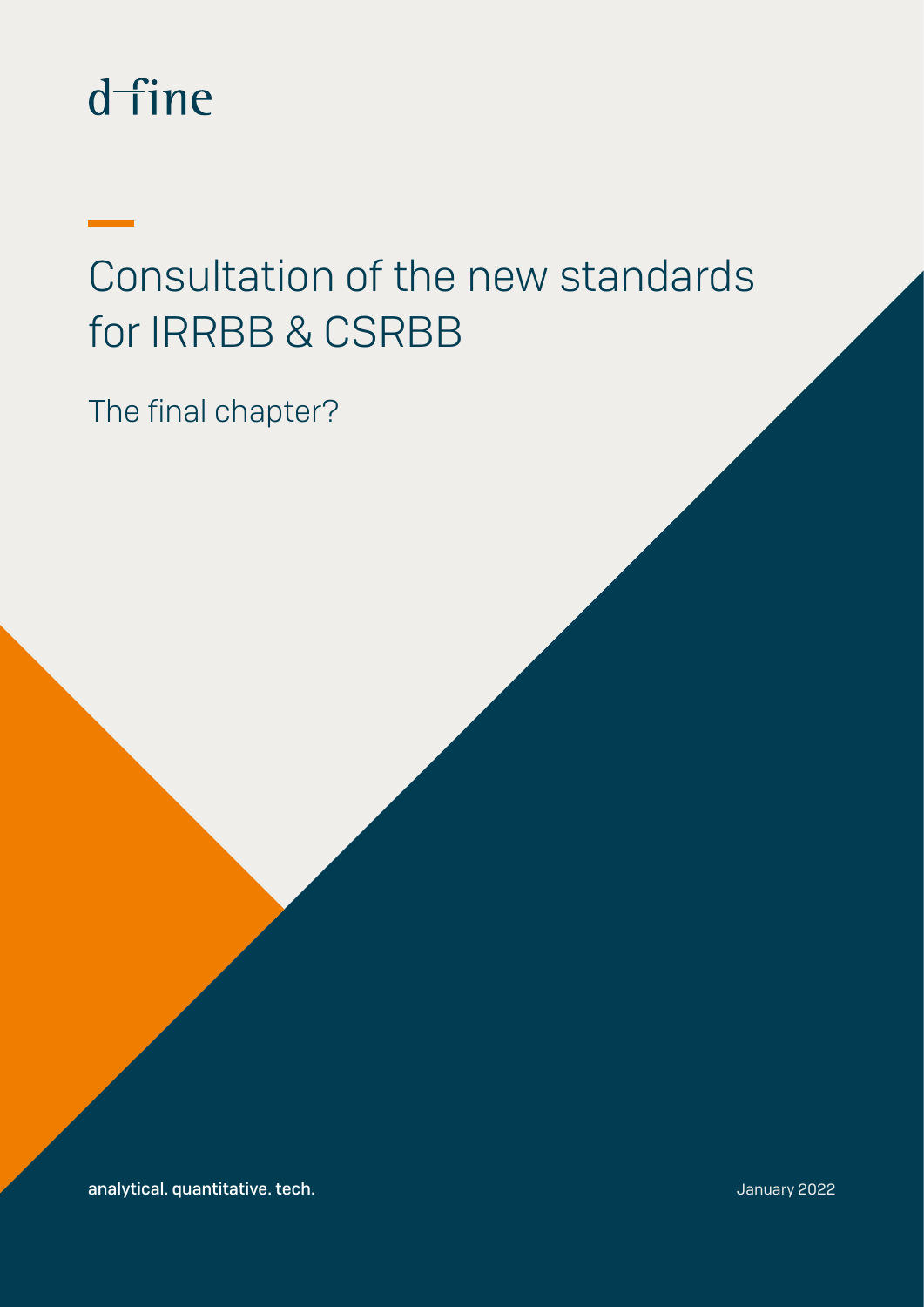### **Content**

| Consultation of the new standards for IRRBB &<br>CSRBB - The final chapter? Jan 2022, | 1. Introduction: Overview of the consultation                       | Page 4 |
|---------------------------------------------------------------------------------------|---------------------------------------------------------------------|--------|
| © d-fine GmbH                                                                         |                                                                     |        |
|                                                                                       |                                                                     |        |
|                                                                                       | 2. Guidelines for IRRBB & CSRBB: Alignments and differences         | Page 4 |
|                                                                                       | 2.1 Updates for IRRBB                                               |        |
|                                                                                       | 2.2 Adequacy of internal IRRBB methods                              |        |
|                                                                                       | 2.3 Alignments for CSRBB                                            |        |
|                                                                                       |                                                                     |        |
|                                                                                       | 3. Standardised methodology for IRRBB: New approaches for EVE & NII |        |
|                                                                                       | 3.1 Standardised methodology for EVE                                | Page 5 |
|                                                                                       | 3.2 Standardised methodology for NII                                |        |
|                                                                                       |                                                                     |        |
|                                                                                       | 4. Supervisory outlier test: Extension to NII                       | Page 7 |
|                                                                                       | 4.1 Adjustments for EVE                                             |        |
|                                                                                       | 4.2 Introduction of scenarios for NII                               |        |
|                                                                                       |                                                                     |        |
|                                                                                       | 5. Summary: Our evaluation                                          | Page 8 |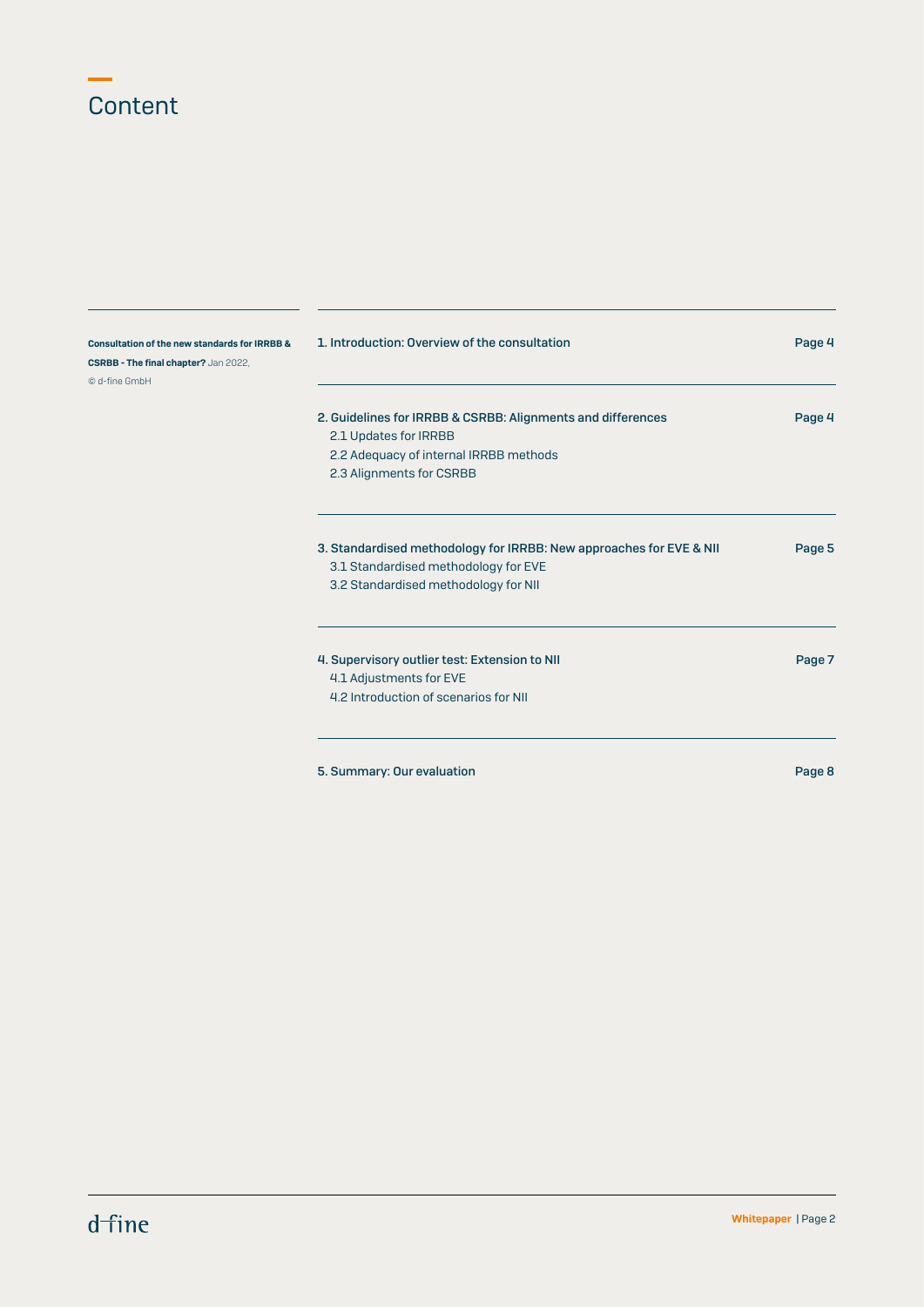### Abbreviations

| <b>BCBS</b>  | Basel Committee on Banking Supervision |
|--------------|----------------------------------------|
| <b>CSRBB</b> | Credit Spread Risk in the Banking Book |
| <b>EBA</b>   | European Banking Authority             |
| <b>EVE</b>   | Economic Value of Equity               |
| <b>IRRBB</b> | Interest Rate Risk in the Banking Book |
| LSI          | Less significant Institution           |
| NII          | Net Interest Income                    |
| <b>NMD</b>   | <b>Non Maturity Deposit</b>            |
| <b>NPE</b>   | Non Performing Exposure                |
| <b>RTS</b>   | Regulatory Technical Standard          |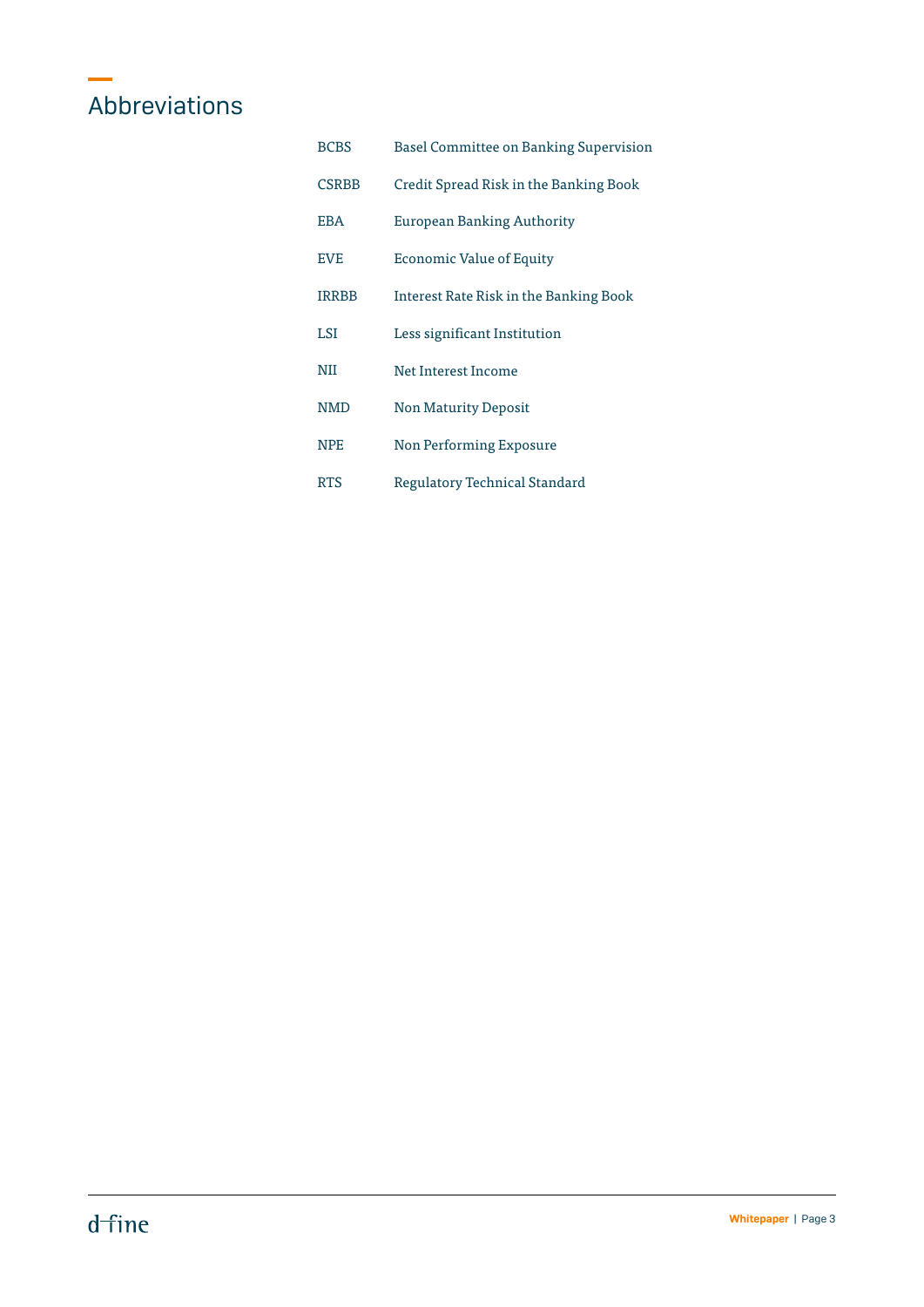### Introduction

On December 2, 2021, the EBA published the eagerly awaited consultation versions of the new IRRBB guidelines, including the requirements for CSRBB [2], and the two RTSs on standard methods [3] and the outlier test [4], as mandated by CRD5 [7]. The consultation period runs for four months until April 4, 2022. The three published papers contain comprehensive innovations and represent the final step in the implementation of the Basel requirements from 2016 [6]. Key innovations are:

- The requirements regarding CSRBB have been significantly expanded, especially regarding governance.
- Standard methods and simplified standard methods for the EVE and NII views were published.
- **▪** An outlier test for the NII view was introduced.

After the end of the consultation phase, the guidelines will be translated into the official EU languages and assessed by the national supervisory authorities about their degree of compliance. No date has yet been given for the final entry into force of the new requirements.

The extent to which these papers actually represent the final chapter on IRRBB regulation will be examined in more detail on the following pages. Sections 2-4 are each devoted to one of the consultation papers and present the main innovations. A general summary is then given in the last section.

### Guidelines for IRRBB & CSRBB

The consultation draft [2] of the new EBA Guidelines on IRRBB and CSRBB is intended to replace the previous 2018 EBA IRRBB Guidelines [1]. The main features in the draft are the requirements on the adequacy of internal IRRBB methods and on CSRBB. In contrast, the general requirements on IRRBB have only been adjusted slightly. The rules on the present value supervisory outlier test have been removed from the guideline and now form the basis of a new stand-alone RTS [4] on this topic.

According to the EBA, the new guidelines are the final implementation of the Basel guidelines [6] regarding internal methods for IRRBB and CSRBB.

#### Updates for IRRBB

Only minor adjustments have been made to the existing IRRBB requirements. In purely conceptual terms, the term NII is used again, although this now includes present value effects. In addition, the restrictions resulting from the use of a runoff balance sheet are to be analysed in the present value view, instrument-specific floors are to be considered in detail and inflation risks are to be modeled independently of scenarios. The modeled maturity of NMDs should be a maximum of 5 years on a weighted average basis per currency. As this requirement only applies as an average across all segments, this represents a simplification compared with the original version. Finally, diversification assumptions regarding CSRBB are to be validated.

02.

2.1

IRRBB: only minor adjustments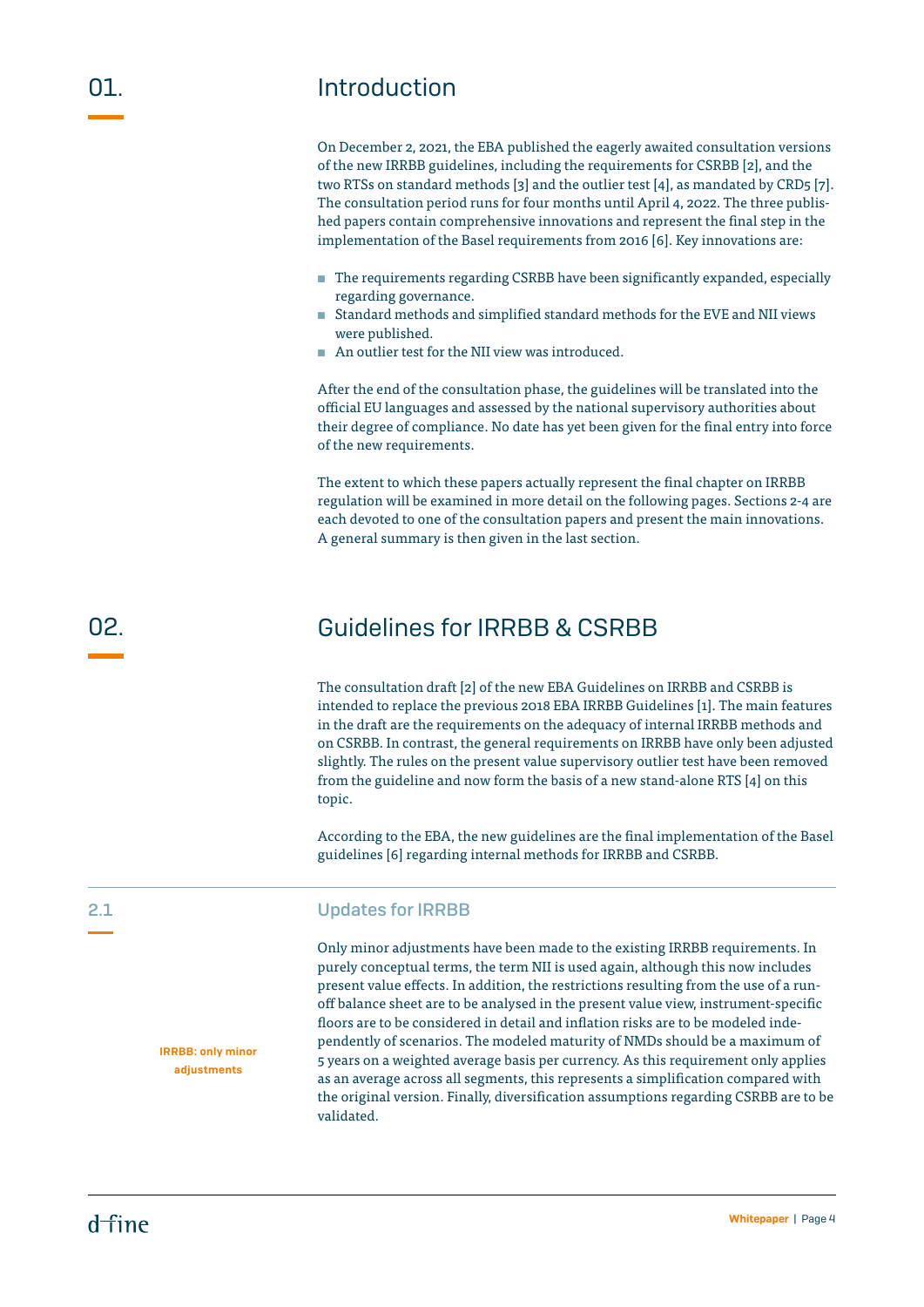|  | <b>Adequacy of internal IRRBB methods</b> |  |  |
|--|-------------------------------------------|--|--|
|--|-------------------------------------------|--|--|

Appropriate = Compliant with guidelines

CSRBB: No ex-ante exclusion of positions The comments on the adequacy of internal IRRBB methods are limited to compliance with the guidelines. In addition, the satisfactory coverage of all material (sub) risks is emphasised, as well as the sufficient calibration and back-testing of the (model) parameters used. In case of insufficient internal methods, the respective standard method can be imposed on the institution. This requires institutions to pay more attention to the issue of plausibility checks and validation of IRRBB models in EVE and NII terms.

#### Alignments for CSRBB

In principle, the requirements for CSRBB have been aligned with those for IRRBB. This applies to governance and strategy, risk framework and responsibilities, policies and processes, and (modeling) assumptions. At the same time, however, there are significantly fewer requirements regarding methods, limitation, validation and reporting as well as derivatives and hedging.

CSRBB includes both EVE and NII, but only refers to the market-related liquidity and credit spread. Idiosyncratic risk and differentiation by sector are generally excluded but can be included if conservatism is maintained. Migration risk is not part of CSRBB.

A priori, no positions may be excluded from the CSRBB assessment: All non-defaulted asset and liability positions must be assessed for sensitivity to credit spread risks regardless of their accounting treatment, and any exclusions made must be justified and documented. Fair value positions sensitive to credit spread movements must not be excluded per se.

In principle, it is possible to offset diversification effects of CSRBB with IRRBB, but a separate consideration of CSRBB is mandatory.

03.



### Standardised methodology for IRRBB

The consultation paper on the new RTS [3] describes four standard methodologies for IRRBB: one for the present value view, one for the income view ("standardised approach"), and simplified variants of the previous two methods ("simplified standardised approach"). No standardised methodologies have been provided for CSRBB to date.

The EVE standardised approach essentially corresponds to the Basel Committee's model published in 2016, whereas the NII standardised approach was newly developed by the EBA (in the absence of a BCBS template) but builds on the present value method and uses the same modeling assumptions.

The methods tend to target LSIs in this context. However, supervisors can impose the use of the standard method on institutions in case of deficiencies in the internal methods. This is essentially an economic disadvantage since the model parameters of the standard methods are conservatively calibrated. The simplified standard methods, on the other hand, further reduce the complexity of calculations, as they work with fewer individual assumptions and input data but are still somewhat more conservative in their results than the "regular" standard methods.

2.2

2.3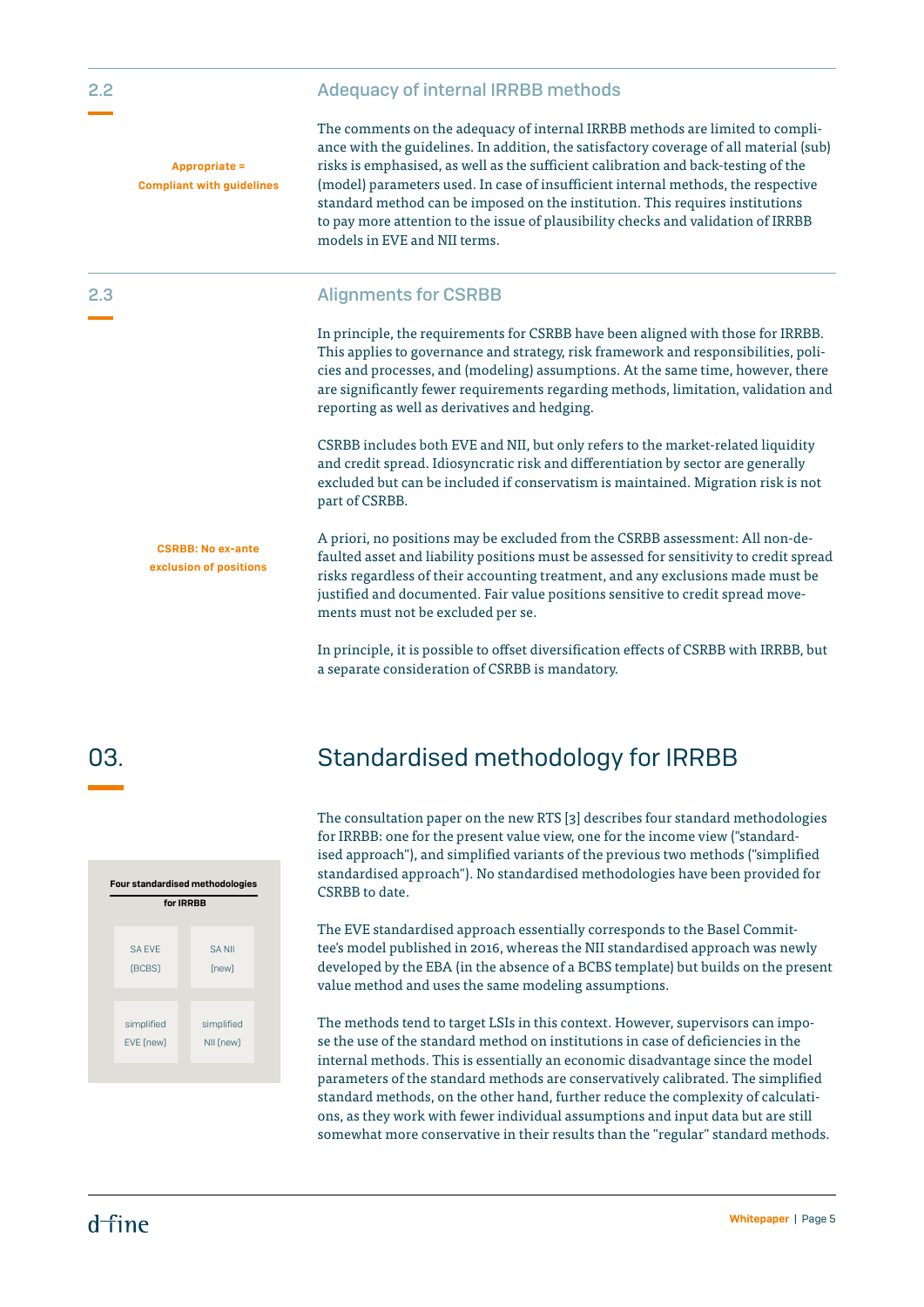#### Standardised methodology for EVE

The approach is comprehensively based on the 2016 BCBS guideline, i.e., in the classification of cash flows by fixed interest rate into fixed maturity bands (per currency) and discounting with an average discount factor per maturity band. Behavioral and automatic options are treated within a standardised, predefined framework with partial use of the institution's own methods and assumptions.

Only minor additions to the BCBS template can be identified, such as the application of the 2% materiality limit to additional types of positions (e.g., non-maturing deposits, prepayment options) besides NPE.

#### Standardised methodology for NII

The NII standard method is based on a constant balance sheet assumption and an observation horizon of at least one year. The specifications for modeling cash flows largely correspond to specifications for EVE, but are extended by several points and thus achieve a significantly higher level of complexity.

For each scenario, the expected interest income is calculated for the observation horizon. This consists of three contributions, which are shown in table 1.

In addition to the interest rate and margin components, which are complex to determine, add-ons are provided for automatic options, fair value changes and basis risks.

#### Table 1: Contributions of the interest income per scenario in the standardised methodology for NII

| Interest rate forecast (market interest rate) | For this calculation, the cash flows must additionally be broken                                                                                                     |
|-----------------------------------------------|----------------------------------------------------------------------------------------------------------------------------------------------------------------------|
| ٠.                                            | down according to the reference term                                                                                                                                 |
| Interest rate forecast (margin)               | Classification of cash flows according to contractual maturity                                                                                                       |
| ٠.                                            | (margin lock-in) instead of interest rate lock-in                                                                                                                    |
| ٠.                                            | Calculation of margins based on margins for new business in<br>the last year (broken down by product type/customer group and<br>country) or on current market prices |
| Fixed interest rates and margins              | Calculation until end of fixed interest rate period or end of con-                                                                                                   |
|                                               | tractual term                                                                                                                                                        |

3.2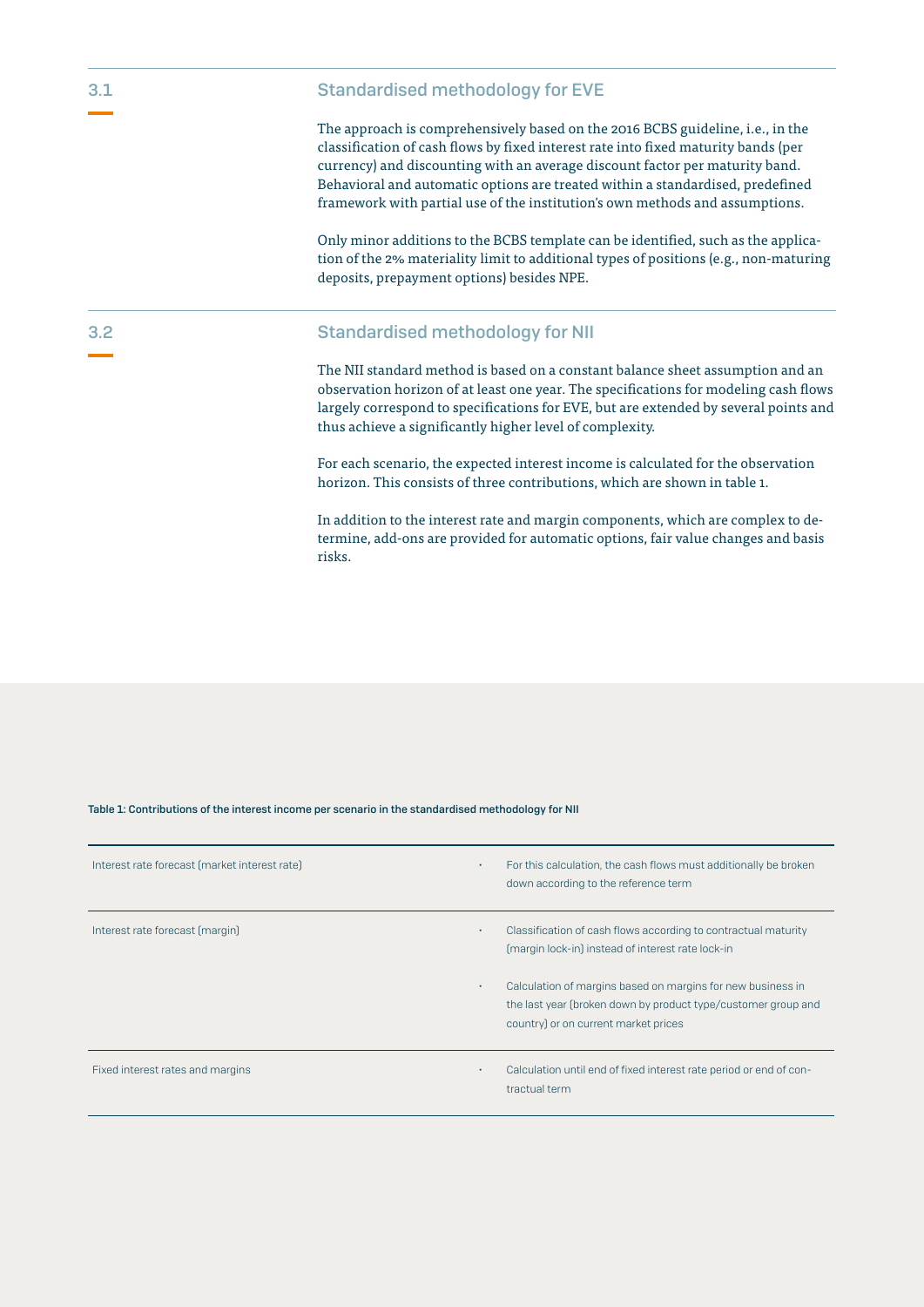4.1

### Supervisory outlier test

The regulations on the supervisory outlier test have been removed from the EBA Guideline and summarised in a separate RTS [4]. The main innovations are the abolition of the classic +/-200bp shocks, the inclusion of NII scenarios for the first time, and the adjustment of the interest rate floor.

#### Adjustments for EVE

As expected, the classic +/- 200bp scenarios are finally discontinued with the new RTS. They will be replaced in the EVE calculation by the six scenarios (parallel up/ down, steepener/flattener, short rates up/down) previously used for the early warning indicator. The reporting criterion in the event of a scenario loss of more than 15% of Tier 1 capital is retained.

In the future, the interest rate floor in the down-shift scenarios will only take effect at -150bp for immediate maturities and increases linearly in annual 3bp steps until it remains at 0bp from 50 years onwards. With the old floor, the corresponding values were -100bp, 5bp/year and 20 years. Due to the continuing low interest rate environment, an adjustment was necessary here. New interest rate floor takes effect from -150bp

#### Introduction of scenarios for NII

For the first time, an outlier test is also introduced for the NII side. Compared with the EVE view, however, this only covers the two scenarios with parallel shocks, with the interest rate floor applying to the down-shift scenario in exactly the same way. The use of a simulation period of one year with a constant balance sheet is mandatory.

In contrast to the EVE, no final decision regarding the reporting criterion for a large NII decline has been reached in the present consultation. The EBA presents two possible measures, one being a capital measure analogous to the EVE side and the other a cost measure. The final decision on which of the two measures will be the future reporting criterion will be based on feedback from the consultation and Basel III monitoring.

Furthermore, the definition of the NII to be used for the outlier test is being discussed. A distinction is made between two variants. On one hand, a proposal to limit the determination of the NII to the difference between interest income and interest expense. On the other, changes in fair value, such as pull-to-par effects for securities, could also be regarded in the calculation of the NII.

Even though the EBA prefers the first option due to better comparability between institutions, the final decision will also be made considering the results from the consultation. It should be noted that the variant chosen to determine the NII will have an impact on the level above which an NII decline is considered large.

4.2

Two scenarios and a one-year horizon

Decision on outlier criterion and fair value changes open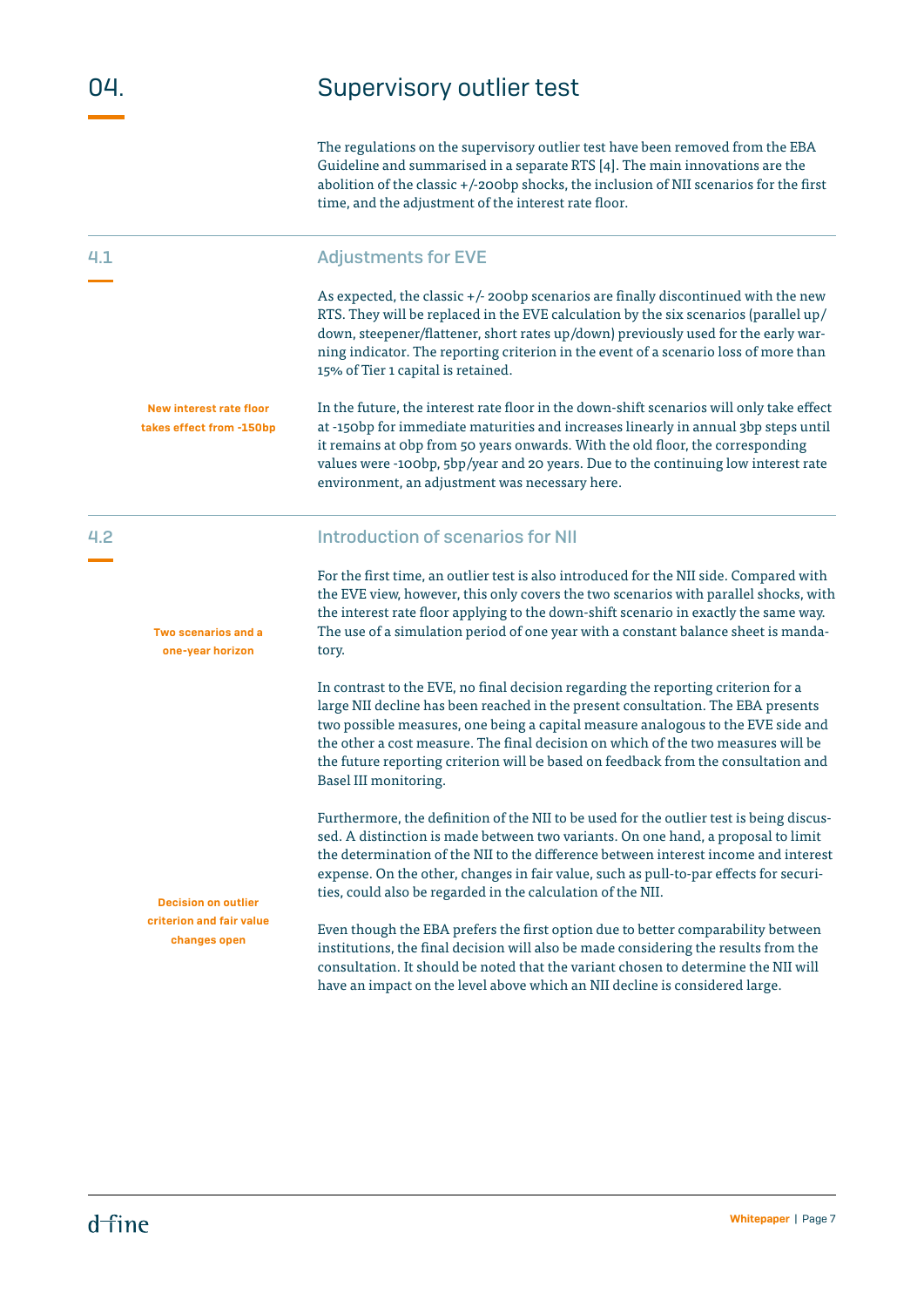### **Summary**

The three EBA publications contain fundamental innovations as well as adjustments that in some cases go significantly beyond the expected requirements.

With reference to governance, the requirements for CSRBB have been aligned with those of IRRBB in many respects, but otherwise remain very generic. Although reference to the market is emphasised, idiosyncratic risks and particularly, a differentiation of the sector are excluded; which makes operationalisation for securities significantly more difficult.

As expected, the new standard methods for the EVE view are based on the Basel approach of 2016. The specifications for the NII view are new and significantly more complex than anticipated. The data requirements are significantly higher than for the present value view and the consideration of margins and the definition of three different add-ons increase the implementation effort considerably.

The standard methods allow conclusions to be drawn about the minimum requirements for internal methods. This could also be relevant for large institutions, for which the standard methods will generally remain a threat. For LSIs, implementation into national law will still take some time.

Also, for supervisory outlier tests, apart from the new (still open) limits for NIIs, little will change for SIs; they already report comparable results as part of the quarterly STE reporting. For LSIs, these requirements are fundamentally new and will generate some implementation effort.

#### Conclusion

The consultation provides the long-awaited concretisation of regulation for interest rate risk in the banking book. However, there is still substantial need for discussion and adjustment in many areas. Institutions should therefore make full use of the current consultation.

Due to the further potential impact of the COVID19 pandemic and the existing low interest rate environment, the topics of IRRBB and CSRBB are among the key supervisory priorities for the ECB in the coming years [5]. In this context, the ECB pays particular attention to a sound risk management framework that governs the assessment, management and monitoring of IRRBB, and takes timely remedial action when deficiencies are identified. Institutions should prepare for this.

Do you have any further questions? We would be happy to discuss the new requirements with you in detail and analyse the implications for your company.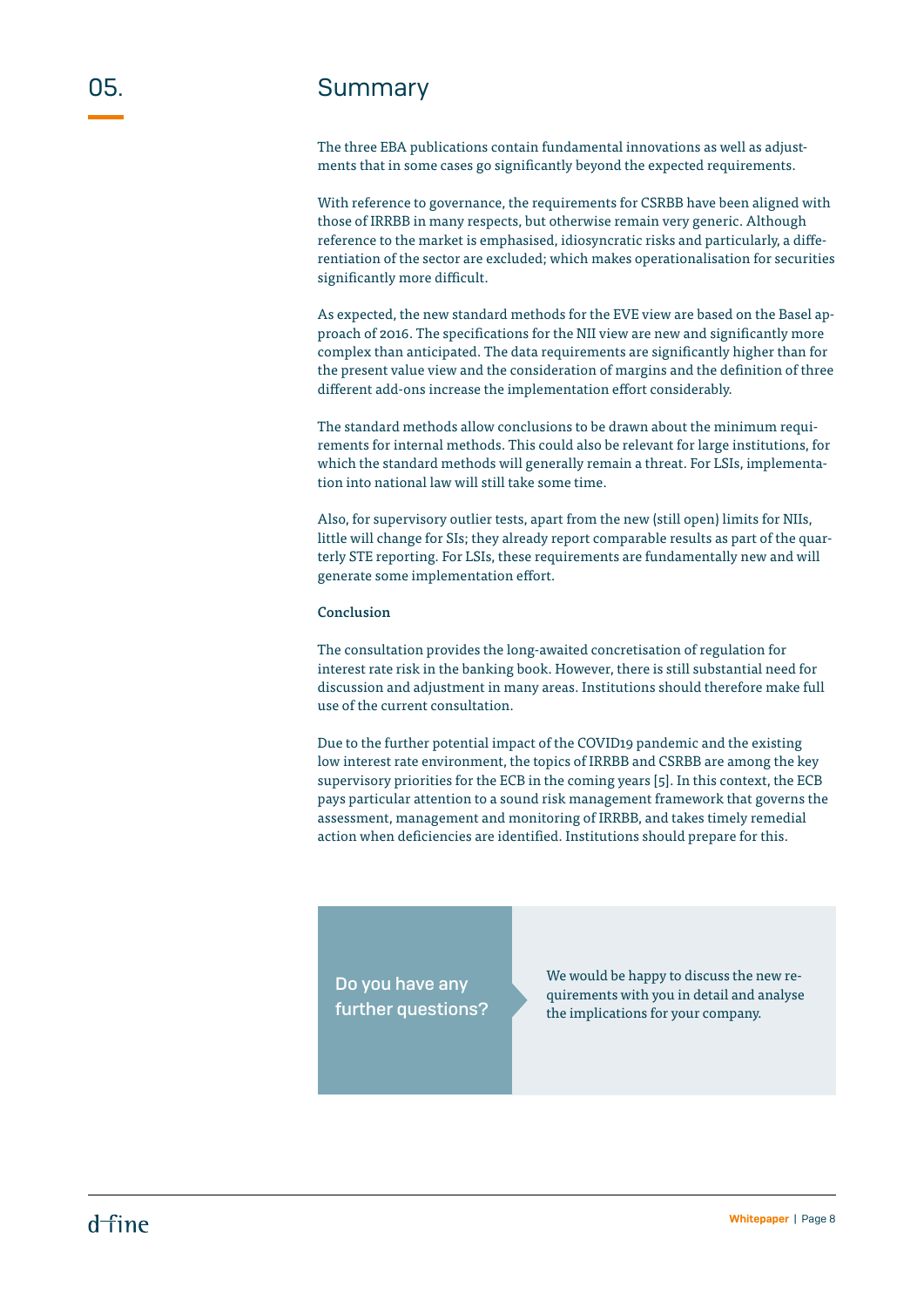### Appendix

[1] EBA: Guidelines on the management of interest rate risk arising from non-trading book activities, EBA/GL/2018/02, 18.07.2018

[2] EBA: Consultation Paper: Draft Guidelines issued on the basis of Article 84 (6) of Directive 2013/36/EU specifying aspects of the identification, evaluation, management and mitigation of the risks arising from potential changes in interest rates and of the assessment and monitoring of credit spread risk, of institutions' non-trading book activities, EBA/CP/2021/37, 02.12.2021

[3] EBA: Consultation Paper: Draft Regulatory Technical Standards specifying standardised and simplified standardised methodologies to evaluate the risks arising from potential changes in interest rates that affect both the economic value of equity and the net interest income of an institution's non-trading book activities in accordance with 84(5) of Directive 2013/36/EU, EBA/CP2021/38, 02.12.2021

[4] EBA: Consultation Paper: Draft Regulatory Technical Standards specifying supervisory shock scenarios, common modelling and parametric assumptions and what constitutes a large decline for the calculation of the economic value of equity and of the net interest income in accordance with Article 98(5a) of Directive 2013/36/EU, EBA/CP/2021/36, 02.12.2021

[5] ECB: Supervisory priorities and risk assessment for 2022-2024, 2021

[6] BCBS 368: Interest rate risk in the banking book, 08.06.2016

[7] European commission: CRD V/CRR II, 04.06.2021

#### **Authors**

Dr. Oliver Hein Partner, d-fine GmbH, Frankfurt am Main oliver.hein@d-fine.de

Dr. Christian van Enckevort Principal, d-fine GmbH, Frankfurt am Main christian.van.enckevort@d-fine.de

Dr. Jens Rödiger Senior Manager, d-fine GmbH, Frankfurt am Main jens.roediger@d-fine.de

Dr. Tino Schulz Senior Manager, d-fine GmbH, Frankfurt am Main tino.schulz@d-fine.de